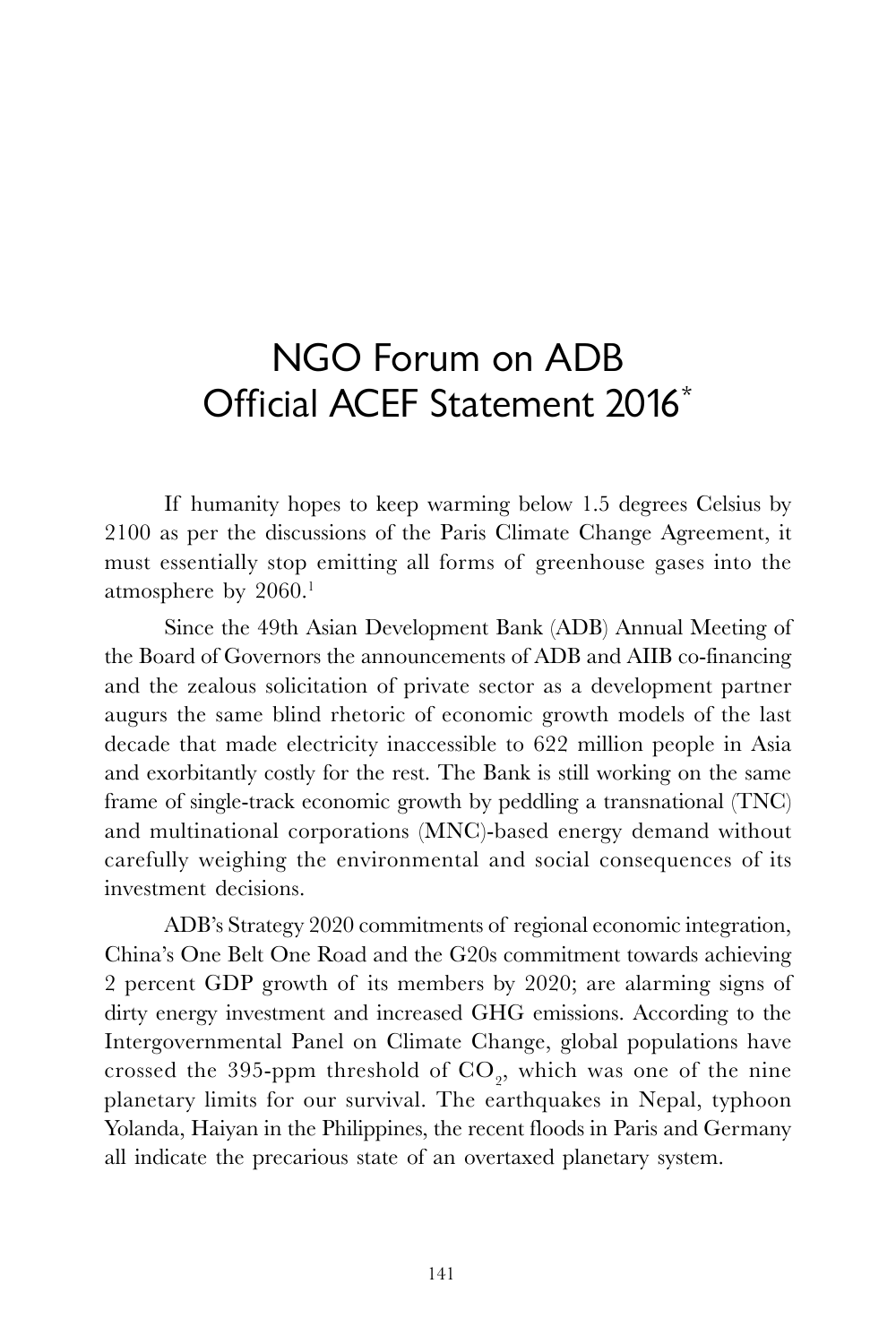Being completely aware of the climate crisis, the ADB continues to espouse its support to dirty energy sources including coal. The Jamshoro Power Generation Project in Pakistan, Naga Coal Power Plant in the Philippines, Tata Mundra Coal Plant in India, Tanahu and West Seti Dam projects in Nepal, Citarum Dam in Indonesia are all well documented examples of ADB's destruction of the environment, social fabric, ecological balance and this list is far from exhaustive.

Today, we are witness to unprecedented increases in the cost of electricity making it less and less accessible to the poor. The delegation of providing electricity as a basic social service to the private sector clearly failed to deliver critical development outcomes for Asia's poor but succeeded in feeding the energy demands of TNCs and MNCs along ADB's precious economic corridors which are either placed in ecologically or politically fragile zones. ADB's method for economic growth in Asia was marked with inequality, darkness and dirt due to its disregard of the environment, communal rights, and public health.

For some years, the ADB has been vocal on projected "energy demands", which is said to be more than double between 2010 and 2035, reaching 16,169.2 terawatt-hours or half of the world's global energy consumption by 2035. By then, Asia will also be responsible for almost half of all global carbon emissions, 35 percent higher than current emissions2. But these "energy demands" are needs ensuring that TNCs and MNCs thrive and are not reflective of the needs of underserved communities.

The ADB claims that its own financing for clean energy rose to \$2.4 billion last year from only about \$280 million in 2005. This might seem a positive trend but evidence shows that ADB's average energy lending for off-grid and mini-grid renewable energy is only at 7.5 percent of its total energy portfolio3. Bulk of taxpayers' money goes to false solutions to the problem of accessible and "clean" electricity such as energy efficiency, clean coal which are still powered by coal—the largest contributor to climate change.